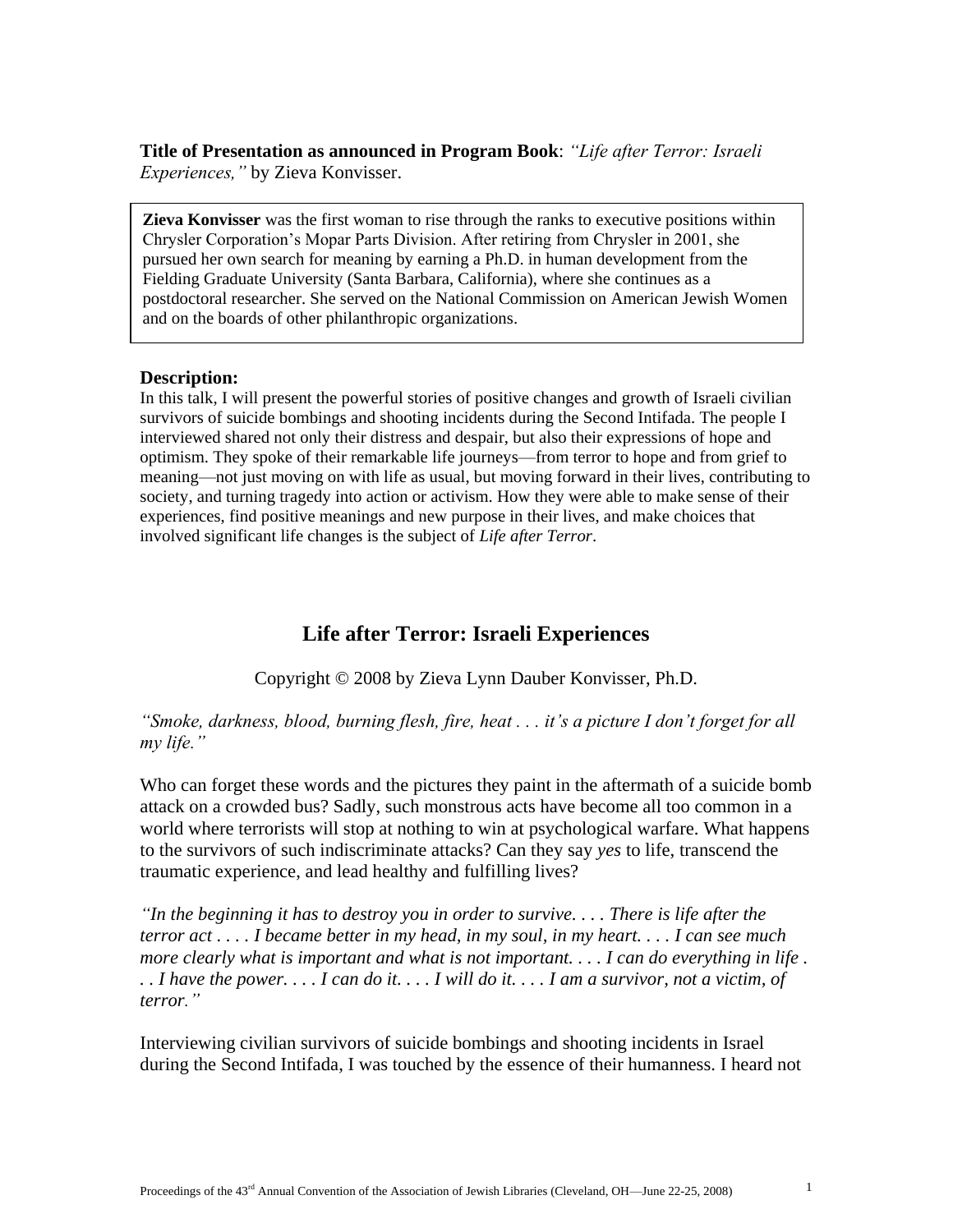only their distress and despair, but also their expressions of hope and optimism. They shared powerful stories of positive changes and growth, even as they struggled with their horrific experiences. How they were able to make sense of their experiences, find positive meanings and new purpose in their lives, and make choices that involved significant life changes is the subject of *Life after Terror: Israeli Experiences*.

The people I interviewed spoke of their remarkable life journeys—from terror to hope and from grief to meaning—not just moving on with life as usual, but moving forward in their lives, contributing to society, and turning tragedy into action or activism.

While we may never experience an event as horrific as a terror attack, life crises are inevitable for most of us. In our struggle with new circumstances, we can learn from the inspiring stories of these terror survivors how to integrate these challenges into our lives, make choices and changes that will help us overcome those experiences, and live healthy, purposeful, and fulfilling lives.

Stories—especially for survivors of traumatic experiences—provide order, structure, and meaning and make things not seem meaningless. As librarians—especially Jewish librarians—there is a special message about the importance of collecting, documenting, and disseminating these powerful and rich survivor stories for the purpose of recognition, education, and research. As we have learned from the testimony and memory literature of Holocaust and genocide survivors, so too shall the stories of survivors of terror remind the world of Never Again!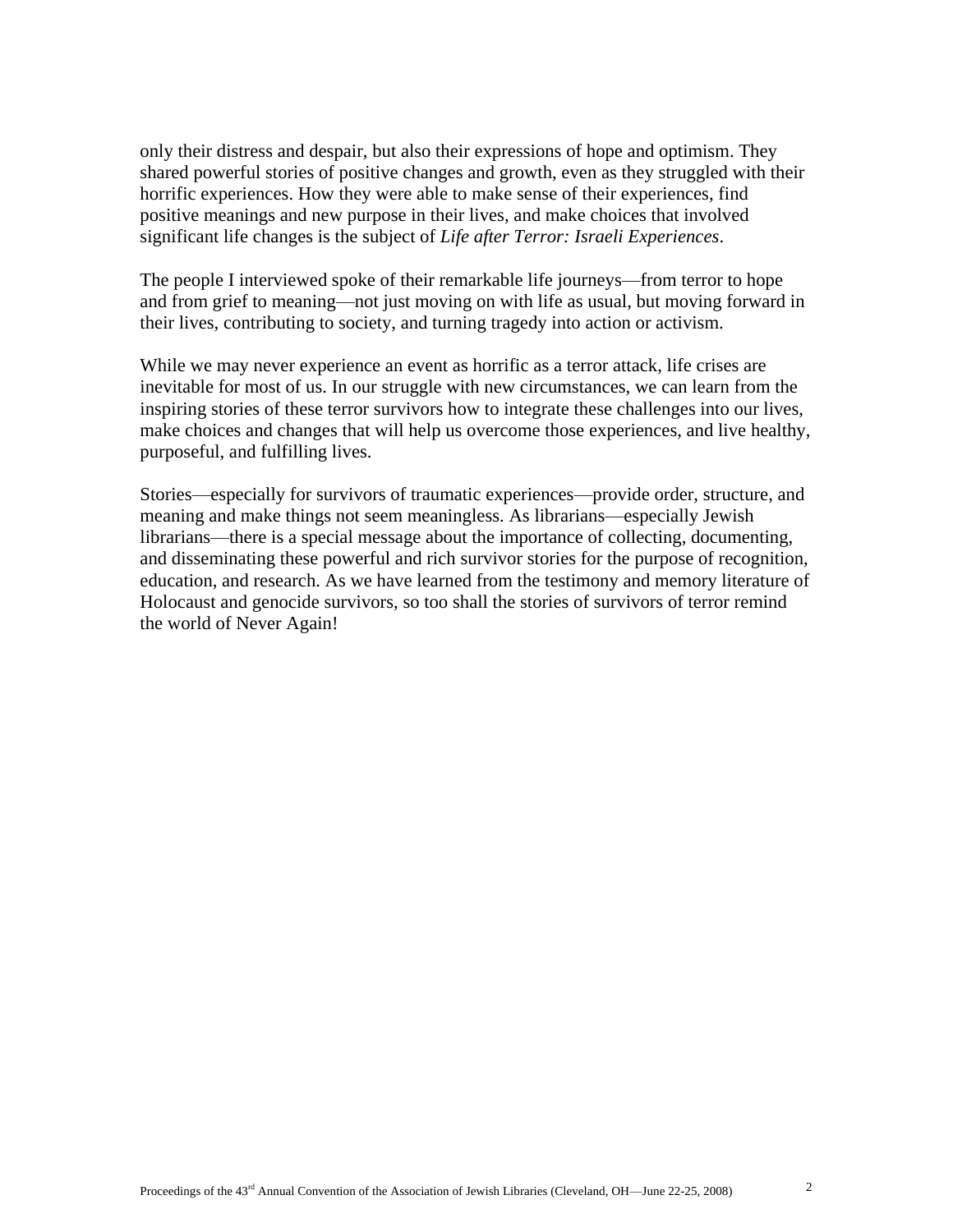The focus of my work is different from most discussions about terrorism. In the media, we hear and read a lot about *posttraumatic stress disorder* (PTSD) which may occur in persons who have faced traumatic events and which emphasizes succumbing, negative outcomes, and illness. I come from a perspective of *posttraumatic growth* that focuses on positive outcomes, wellness, growth, and thriving. Although the term is new, the idea that great good can come from great suffering is ancient. *Posttraumatic growth* is the positive psychological change experienced as a result of the struggle with highly challenging life circumstances and it describes the experience of individuals whose development, at least in some areas, has surpassed what was present before the event occurred.

Dan, a survivor of a suicide bombing at the Hebrew University, explains the power of the struggle: *"Usually the most seriously injured people don't have any choice. In the beginning it has to destroy you in order to survive. And so the fight is the crucial one and afterwards it's okay."* 

And as an Israeli social worker told me, *"There is so much destruction and devastation and yet if one begins to look, there are people out there who somehow find the strength to move onwards despite the ongoing deep pain in their hearts. These people do rebuild their lives in new ways that they had never known before."* 

Sara is one of over 50 Israeli survivors of terror acts and bereaved family members whose stories I collected between 2004 and 2007. Here are a few vignettes taken from Sara's inspiring story, using her own voice:

*. . . I was eating an orange in the car. . . . Something attracted my attention to the window next to me and I looked sideways and I saw a hole in the window. And then I heard glass breaking from the window behind me. . . . I think I understood immediately there was something wrong with my legs. . . . And then I just felt something very peaceful and quiet falling on me. . . . After I gave the phone numbers, I just relaxed. I felt no pain. There was no blood. . . . I didn't scream or shout out. . . . I'm not the type that screams. . . .* 

Sara and seven other people were on their way home from work when the van in which they were riding was shot at by five terrorists. Sara's spine was cut completely by a bullet; she is paralyzed and wheelchair-bound. Later she learned the facts of the attack:

. . . *It was unbelievable. There were five of them. One of them wanted a loan of \$500 . . . and he went up to a guy . . . and he told him okay, come tomorrow. And he came the next day and he was introduced to four other terrorists. And he told them . . . for the money you have to kill. . . . Four of them were with machine guns in a deserted house on a hill, just overlooking the road that we pass every day. . . . The guy who was on the lookout videotaped the whole thing. . . . They sent it to their leader. . . . The guy complained that he never got his \$500, because he didn't kill. I was only injured. . . . And he is in prison. For \$500 . . . which is . . . inhuman.*